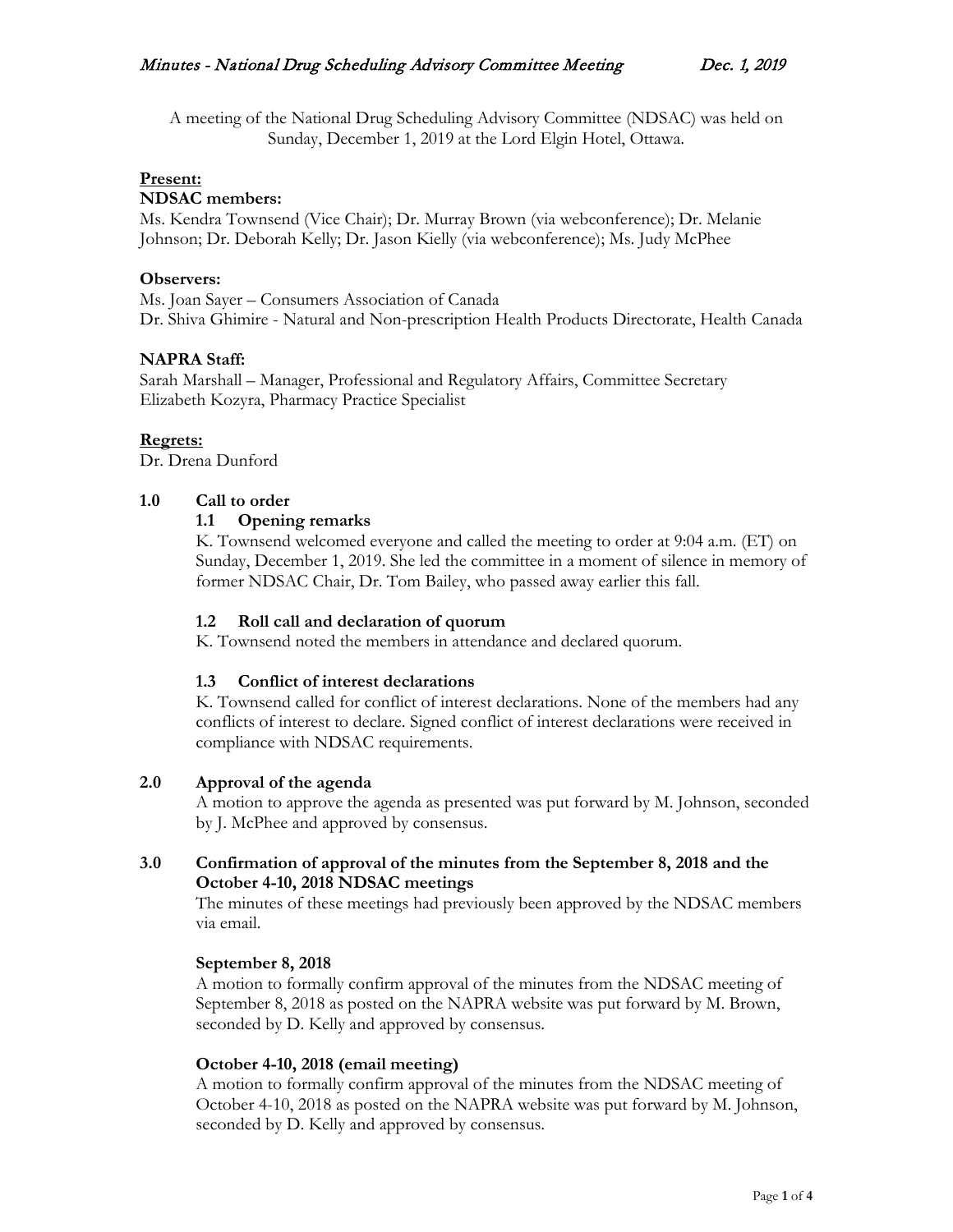## **4.0 New Business**

**4.1 Request for Schedule III status for fluticasone propionate, when sold for the treatment of allergic rhinitis in a nasal spray that delivers 50mcg/spray for those 18 years of age and older, in package sizes containing up to 360 metered sprays**

The committee reviewed and considered the application for drug scheduling. No requests for interested party status and no comments via the alternate method of participation were received for this review.

At 10:15 a.m., K. Townsend welcomed representatives from Glaxo Smith Kline Consumer Healthcare (GSK): Mr. Jeff Harris, Dr. Junaideen Fahumy and Ms. Stella Chan. The GSK representatives gave a concise slide presentation to the committee, which was followed by a question and answer period.

The committee then discussed the information previously provided to them for review and consideration, as well as the information received during the presentation and the subsequent question and answer period.

The committee discussed the drug interaction that is known to occur between HIV medications and fluticasone propionate nasal spray. A newer HIV medication cobicistat, which is used in two of the first-line combination treatment options, has a similar interaction to ritonavir and is contraindicated with the use of fluticasone nasal spray in interaction references. The labelling included in the submission warned patients to ask a doctor or pharmacist before use if they 'take medicine for HIV infection (such as ritonavir)'. Although cobicistat was not mentioned, members agreed that the labelling was sufficient to prompt individuals to speak to a health professional prior to use if taking any HIV medication. Overall, the committee concluded that there are serious drug interactions which present a risk to patients, but that the labelling helped to mitigate some of this risk. However, it was agreed that a pharmacist must be available to answer questions about the interactions, assist patients in determining whether or not they can safely use the drug and reinforce the seriousness of the interaction with certain HIV medications.

In line with the assessment of this drug in 2016, the committee concurred that the availability of a pharmacist would help to promote safe and appropriate use of fluticasone propionate nasal spray. Some patients may benefit from receiving additional support from the pharmacist to help them choose the most appropriate treatment among the vast array of non-prescription products for allergic rhinitis. A pharmacist should be available to provide further information and education on how to appropriately prime, use and clean the nasal spray device to optimize treatment efficacy and reduce the risk of serious adverse reactions such as nasal septum perforation. A pharmacist should also be accessible to clarify information in the Drug Facts Table, which could be difficult to read for some patients, reinforce the age range for nonprescription use and highlight the need to stop use if symptoms do not improve within 7 days.

Since allergic rhinitis can be a persistent, recurring and/or chronic condition, it was agreed that a pharmacist must be available to reinforce the appropriate duration of use and monitor and refer patients who may need to use the drug longer than 3 months. The committee discussed the request to extend Schedule III status to package sizes of up to 360 metered sprays, in the context of the Health Canada approved duration of use for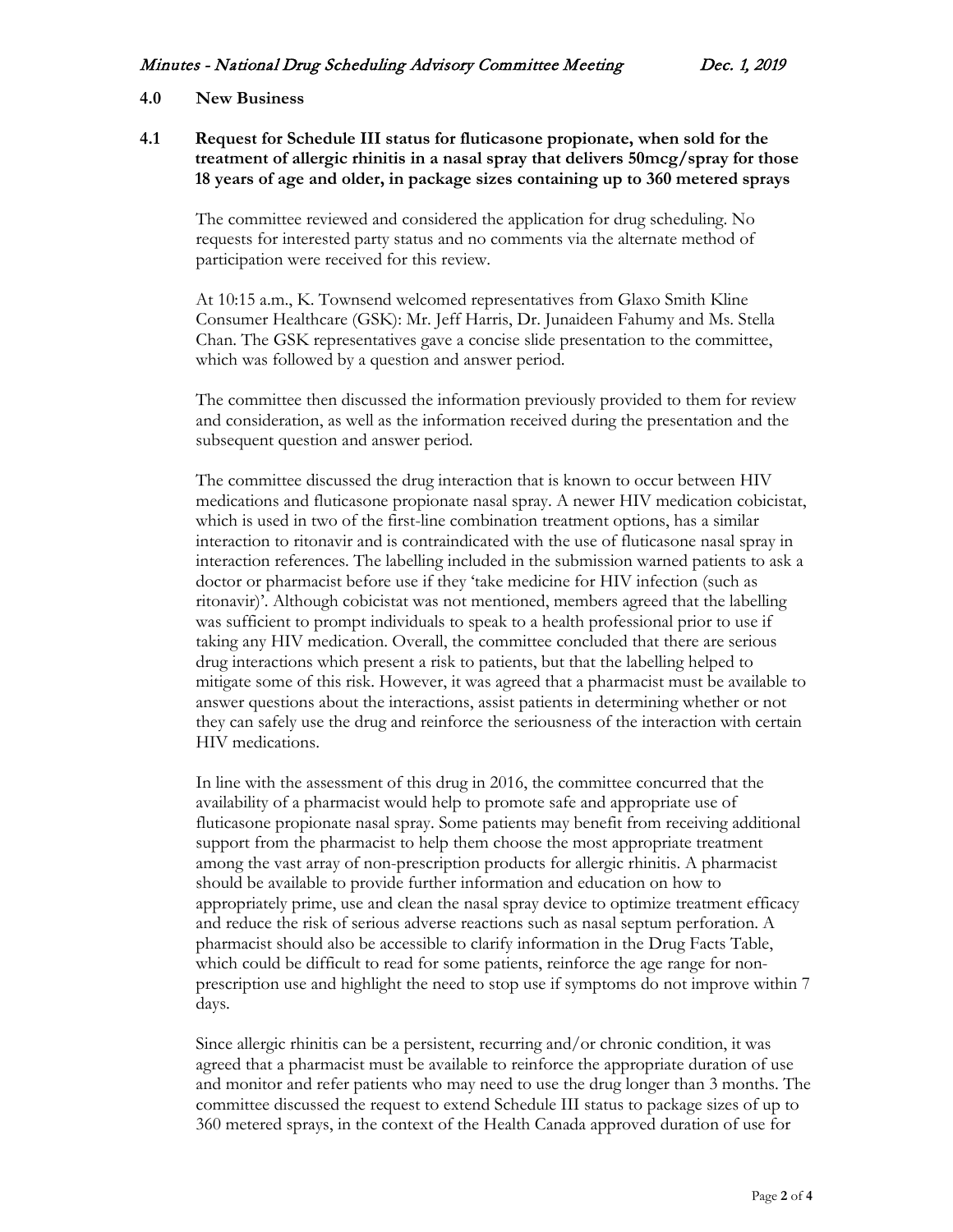## Minutes - National Drug Scheduling Advisory Committee Meeting Dec. 1, 2019

the non-prescription setting of 3 months, after which consultation with a physician is recommended to determine if continued use is appropriate. There was discussion about how long 360 metered sprays would last, given the approved dosage for the nonprescription setting of 1-2 sprays of 50mcg in each nostril once daily. The committee concluded that a package size of 360 metered sprays aligned with the maximum approved dosage for non-prescription use for this drug.

Members discussed the importance to patient safety of ensuring product integrity when consumers purchase a larger package size, particularly given the potential intermittent nature of seasonal allergic rhinitis. Members noted that the expiry date of the medication must be clearly visible to consumers prior to purchase, including the earliest expiry date of any bottle when 3 bottles of 120 are combined in one package. Consumers must also be aware of the proper storage requirements in order to maintain product integrity when purchasing 360 metered sprays at one time. The expiry date location was not clear based on the labelling included in the submission and the mock-up product presented during the meeting. However, it was clarified during the meeting that it is a federal regulatory requirement that the expiry date be visible to consumers on the outer package (i.e. prior to purchase). Given this information, and the fact that the storage information was clearly indicated in the labelling presented, the committee agreed that pharmacist intervention was not required in all cases, but should be available. A pharmacist could contribute to appropriate use of the drug by reinforcing the importance of proper storage and verification of product expiry to ensure product integrity.

K. Townsend led the group in a review of the applicability of the National Drug Scheduling Factors. It was agreed that the following scheduling factors were applicable to fluticasone propionate, when sold for the treatment of allergic rhinitis in a nasal spray that delivers 50mcg/spray for those 18 years of age and older, in package sizes containing up to 360 metered sprays

 $#I-6$ , III-3 and III-5

The committee discussed the overall best fit for the scheduling of this drug in package sizes of up to 360 metered sprays. Members agreed that pharmacist intervention is not required for package sizes that align with the maximum approved duration of use in a non-prescription setting. However, a pharmacist should be available to assist patients with self-selection, reinforce the importance of maintaining product integrity and clarify or expand on information in the product labelling as required for the patient's circumstances. Members agreed that package sizes of more than 360 metered sprays should be placed in Schedule II to provide additional opportunities to monitor and refer patients who may need to use the drug long-term.

**MOTION:** It was moved by J. McPhee, seconded by D. Kelly to recommend that:

**Fluticasone propionate, when sold for the treatment of allergic rhinitis in a nasal spray that delivers 50 mcg/spray for those 18 years of age and older, in package sizes containing no more than 360 metered sprays, be granted Schedule III status.**

and

**Fluticasone propionate, when sold for the treatment of allergic rhinitis in a nasal spray that delivers 50 mcg/spray for those 18 years of age and older, in package sizes containing more than 360 metered sprays, be granted Schedule II status**